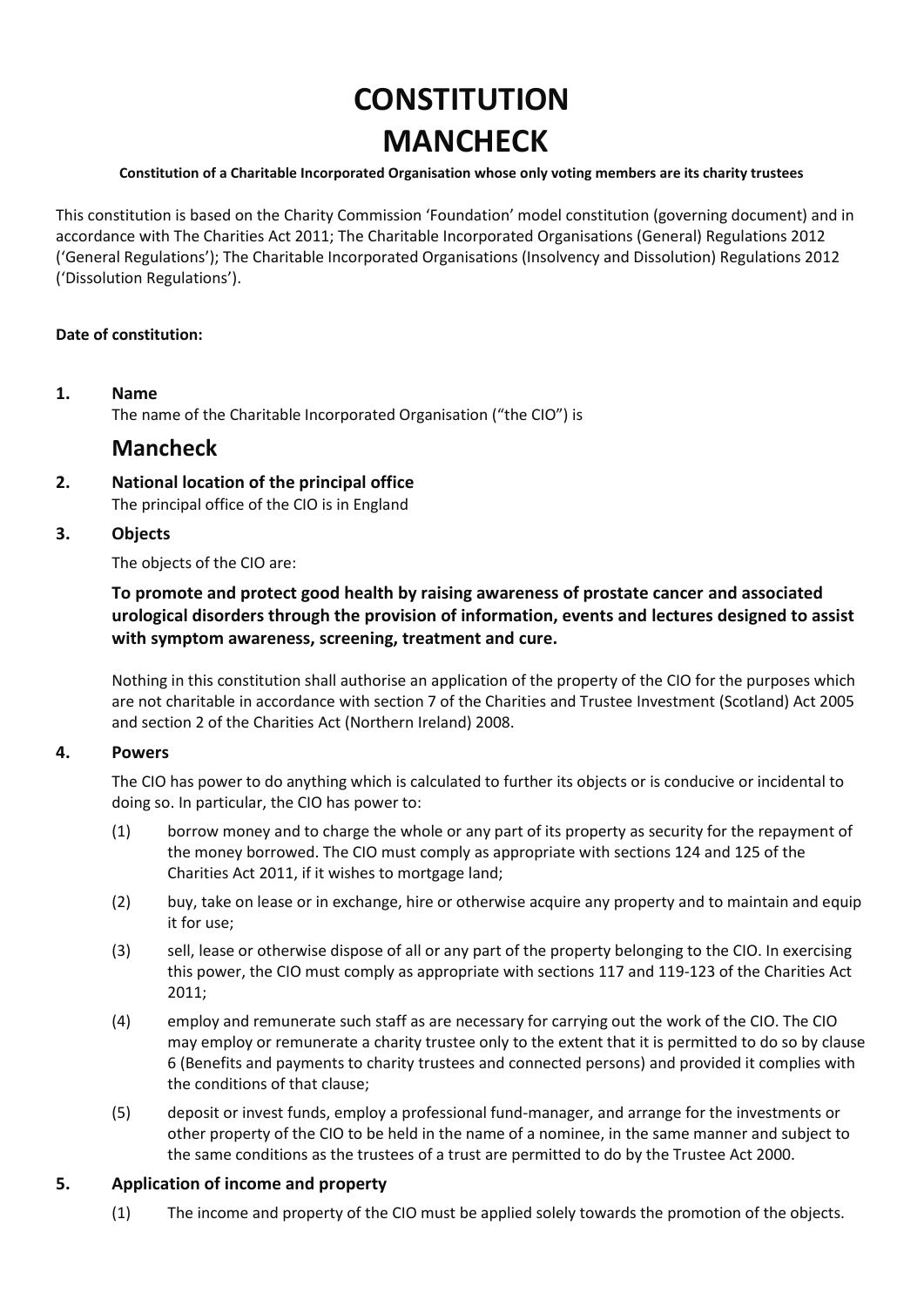- (a) A charity trustee is entitled to be reimbursed from the property of the CIO or may pay out of such property reasonable expenses properly incurred by him or her when acting on behalf of the CIO.
- (b) A charity trustee may benefit from trustee indemnity insurance cover purchased at the CIO's expense in accordance with, and subject to the conditions in, section 189 of the Charities Act 2011.
- (2) None of the income or property of the CIO may be paid or transferred directly or indirectly by way of dividend, bonus or otherwise by way of profit to any member of the CIO.
- (3) Nothing in this clause shall prevent a charity trustee or connected person receiving any benefit or payment which is authorised by Clause 6.

# **6. Benefits and payments to charity trustees and connected persons**

## (1) **General provisions**

No charity trustee or connected person may:

- (a) buy or receive any goods or services from the CIO on terms preferential to those applicable to members of the public;
- (b) sell goods, services, or any interest in land to the CIO;
- (c) be employed by, or receive any remuneration from, the CIO;
- (d) receive any other financial benefit from the CIO;

unless the payment or benefit is permitted by sub-clause (2) of this clause or authorised by the court or the prior written consent of the Charity Commission ("the Commission") has been obtained. In this clause, a "financial benefit" means a benefit, direct or indirect, which is either money or has a monetary value.

# (2) **Scope and powers permitting trustees' or connected persons' benefits**

- (a) A charity trustee or connected person may receive a benefit from the CIO as a beneficiary of the CIO provided that a majority of the trustees do not benefit in this way.
- (b) A charity trustee or connected person may enter into a contract for the supply of services, or of goods that are supplied in connection with the provision of services, to the CIO where that is permitted in accordance with, and subject to the conditions in, sections 185 to 188 of the Charities Act 2011.
- (c) Subject to sub-clause (3) of this clause a charity trustee or connected person may provide the CIO with goods that are not supplied in connection with services provided to the CIO by the charity trustee or connected person.
- (d) A charity trustee or connected person may receive interest on money lent to the CIO at a reasonable and proper rate which must be not more than the Bank of England bank rate(also known as the base rate).
- (e) A charity trustee or connected person may receive rent for premises let by the trustee or connected person to the CIO. The amount of the rent and the other terms of the lease must be reasonable and proper. The charity trustee concerned must withdraw from any meeting at which such a proposal or the rent or other terms of the lease are under discussion.
- (f) A charity trustee or connected person may take part in the normal trading and fundraising activities of the CIO on the same terms as members of the public.

## (3) **Payment for supply of goods only – controls**

The CIO and its charity trustees may only rely upon the authority provided by sub-clause (2)(c) of this clause if each of the following conditions is satisfied:

(a) The amount or maximum amount of the payment for the goods is set out in a written agreement between the CIO and the charity trustee or connected person supplying the goods ("the supplier").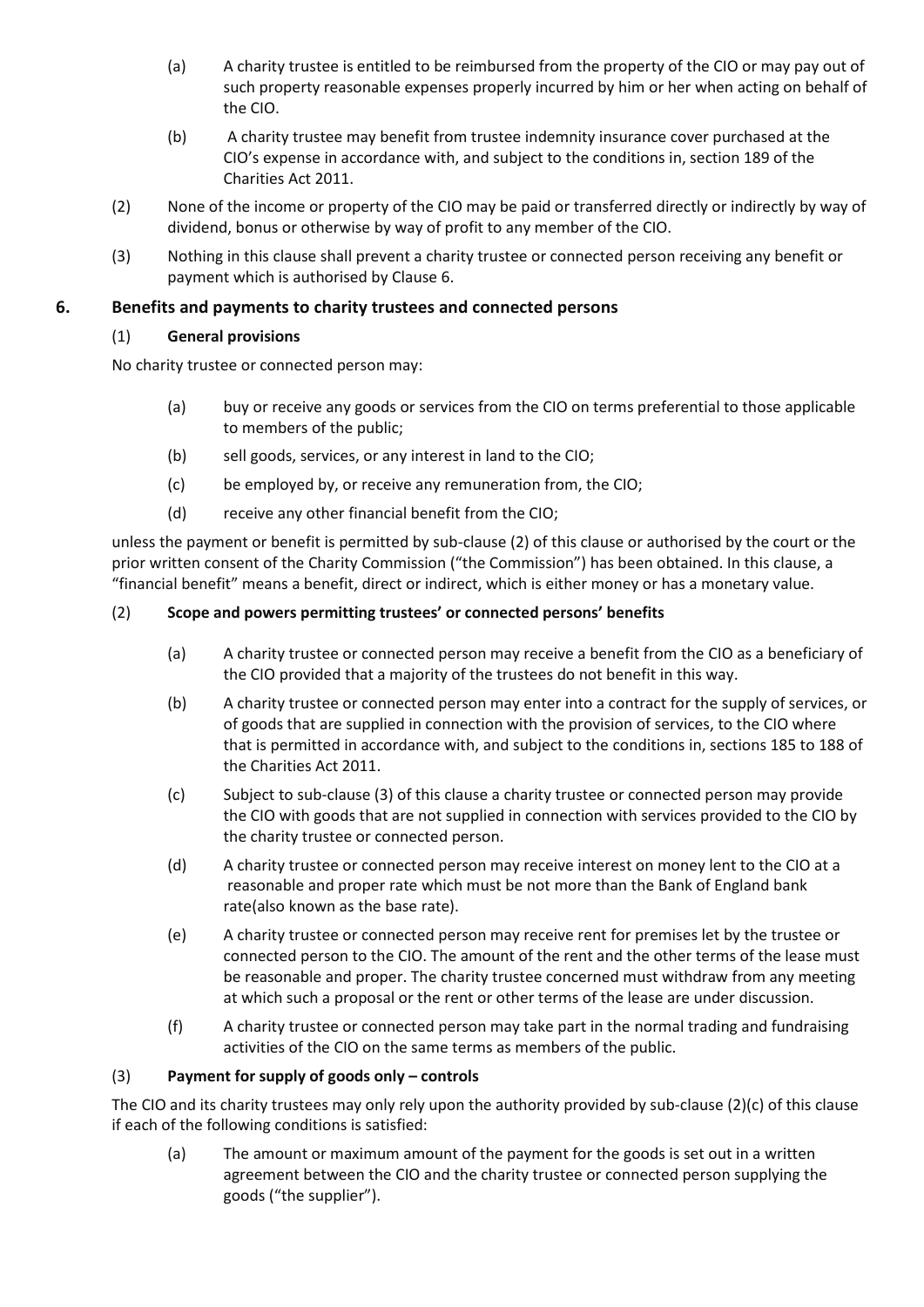- (b) The amount or maximum amount of the payment for the goods does not exceed what is reasonable in the circumstances for the supply of the goods in question.
- (c) The other charity trustees are satisfied that it is in the best interests of the CIO to contract with the supplier rather than with someone who is not a charity trustee or connected person. In reaching that decision the charity trustees must balance the advantage of contracting with a charity trustee or connected person against the disadvantages of doing so.
- (d) The supplier is absent from the part of any meeting at which there is discussion of the proposal to enter into a contract or arrangement with him or her or it with regard to the supply of goods to the CIO.
- (e) The supplier does not vote on any such matter and is not to be counted when calculating whether a quorum of charity trustees is present at the meeting.
- (f) The reason for their decision is recorded by the charity trustees in the minute book.
- (g) A majority of the charity trustees then in office are not in receipt of remuneration or payments authorised by clause 6.

# (4) **In sub-clauses (2) and (3) of this clause:**

- (a) "the CIO" includes any company in which the CIO:
	- (i) holds more than 50% of the shares; or
	- (ii) controls more than 50% of the voting rights attached to the shares; or
	- (iii) has the right to appoint one or more directors to the board of the company;
- (b) "connected person" includes any person within the definition set out in clause 30 (Interpretation);

# **7. Conflicts of interest and conflicts of loyalty**

A charity trustee must:

- (1) declare the nature and extent of any interest, direct or indirect, which he or she has in a proposed transaction or arrangement with the CIO or in any transaction or arrangement entered into by the CIO which has not previously been declared; and
- (2) absent himself or herself from any discussions of the charity trustees in which it is possibly that a conflict of interest will arise between his or her duty to act solely in the interests or the CIO and any personal interest (including but not limited to any financial interest).
- (3) when using their domestic residences as a home-office for the work of the CIO **not**, unless agreed at a minuted meeting of trustees, seek reimbursement from the CIO for costs such as but not limited to; internet access, telephone calls, information technology, general equipment, paper, furniture, wear & tear, rent, council tax, power, water.

Any charity trustee absenting himself or herself from any discussions in accordance with this clause must not vote or be counted as part of the quorum in any decision of the charity trustees on the matter.

## **8. Liability of members to contribute to the assets of the CIO if it is wound up**

If the CIO is wound up, the members of the CIO have no liability to contribute to its assets and no personal responsibility for settling its debts and liabilities.

# **9. Charity trustees**

## (1) **Functions and duties of charity trustees**

The charity trustees shall manage the affairs of the CIO and may for that purpose exercise all the powers of the CIO. It is the duty of each charity trustee:

(a) to exercise his or her powers and to perform his or her functions in his or her capacity as a trustee of the CIO in the way he or she decides in good faith would be most likely to further the purposes of the CIO; and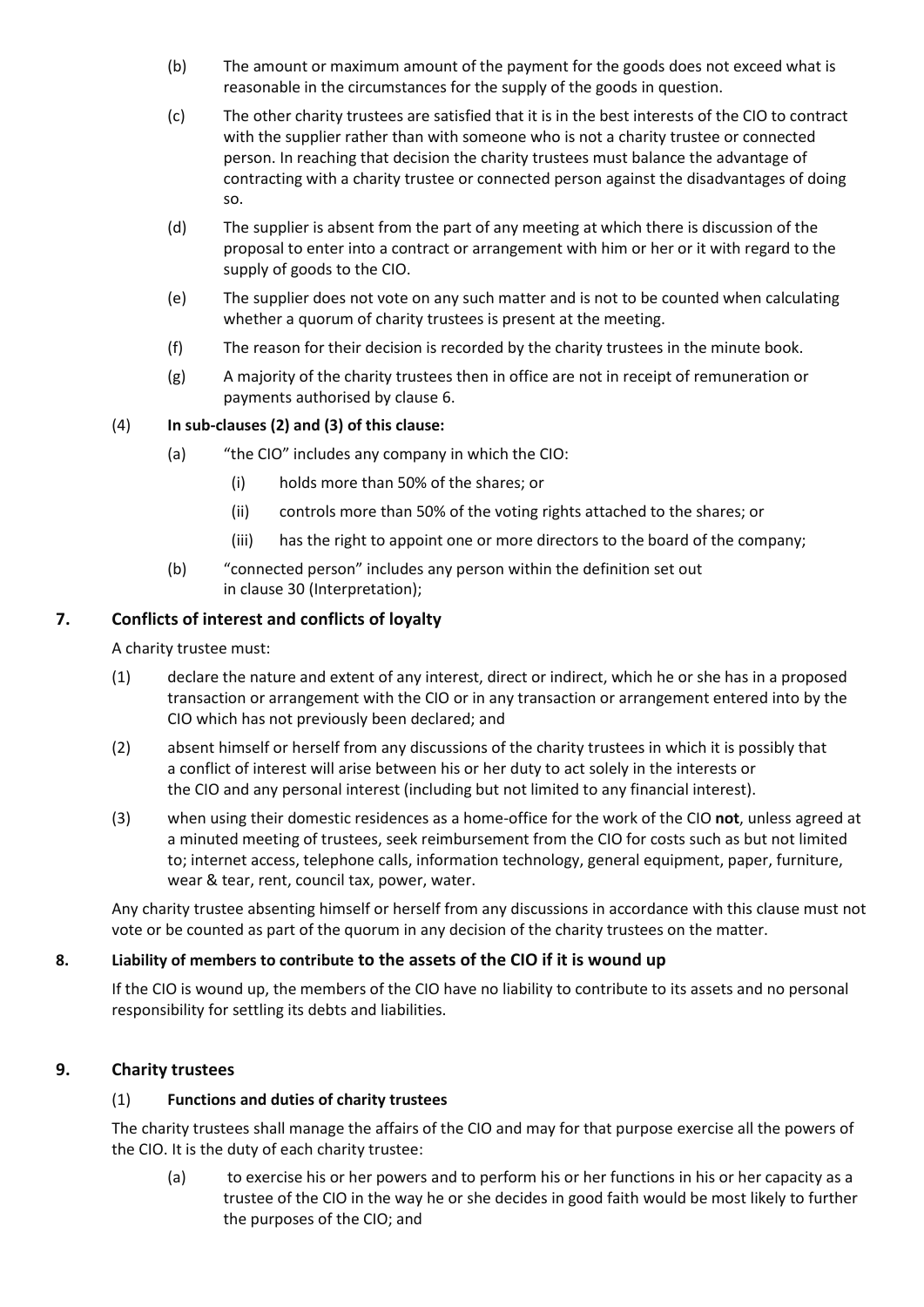- (b) to exercise, in the performance of those functions, such care and skill as is reasonable in the circumstances having regard in particular to:
	- (i) any special knowledge or experience that he or she has or holds himself or herself out as having; and,
	- (ii) if he or she acts as a charity trustee of the CIO in the course of a business or profession, to any special knowledge or experience that it is reasonable to expect of a person acting in the course of that kind of business or profession.

## (2) **Eligibility for trusteeship**

- (a) Every charity trustee must be a natural person.
- (b) No individual may be appointed as a charity trustee of the CIO:
	- if he or she is under the age of 16 years; or
	- if he or she would automatically cease to hold office under the provisions of clause  $12(1)(e)$ .
- (c) No one is entitled to act as a charity trustee whether on appointment or on any re appointment until he or she has expressly acknowledged, in whatever way the charity trustees decide, his or her acceptance of the office of charity trustee.
- (d) At least one of the trustees of the CIO must be 18 years of age or over. If there is no trustee aged at least 18 years, the remaining trustees may only act to call a meeting of the charity trustees, or appoint a new charity trustee.

## (3) **Number of charity trustees**

- (a) There must be at least **three** charity trustees. If the number falls below this minimum, the remaining trustee or trustees may act only to call a meeting of the charity trustees, or appoint a new charity trustee.
- (b) The **maximum** number of charity trustees is **twelve**. The charity trustees may not appoint any charity trustee if as a result the number of charity trustees would exceed the maximum.

## (4) **First charity trustees**

The first charity trustees are as follows, and are appointed for the following terms –

**Mr. Stephen Buckle for life or until retirement**

**Mr. Jonathan Salmon for 4 years**

## **Mr. Stephen Marsden for 3 years**

# **10. Appointment of charity trustees**

- (1) Apart from the first charity trustees, every trustee must be appointed for a term of three years by a resolution passed at a properly convened meeting of the charity trustees.
- (2) In selecting individuals for appointment as charity trustees, the charity trustees must have regard to the skills, knowledge and experience needed for the effective administration of the CIO.
- (3) At the sole decision of the incumbent trustees, an applicant trustee may be required to submit to UK Government Disclosure & Barring Service (DBS) *Enhanced Disclosure* checks, the cost of which is to be borne by the applicant trustee.

# **11. Information for new charity trustees**

The charity trustees will make available to each new charity trustee, on or before his or her first appointment:

- (a) a copy of the current version of this constitution; and
- (b) a copy of the CIO's latest Trustees' Annual Report and statement of accounts.

# **12. Retirement and removal of charity trustees**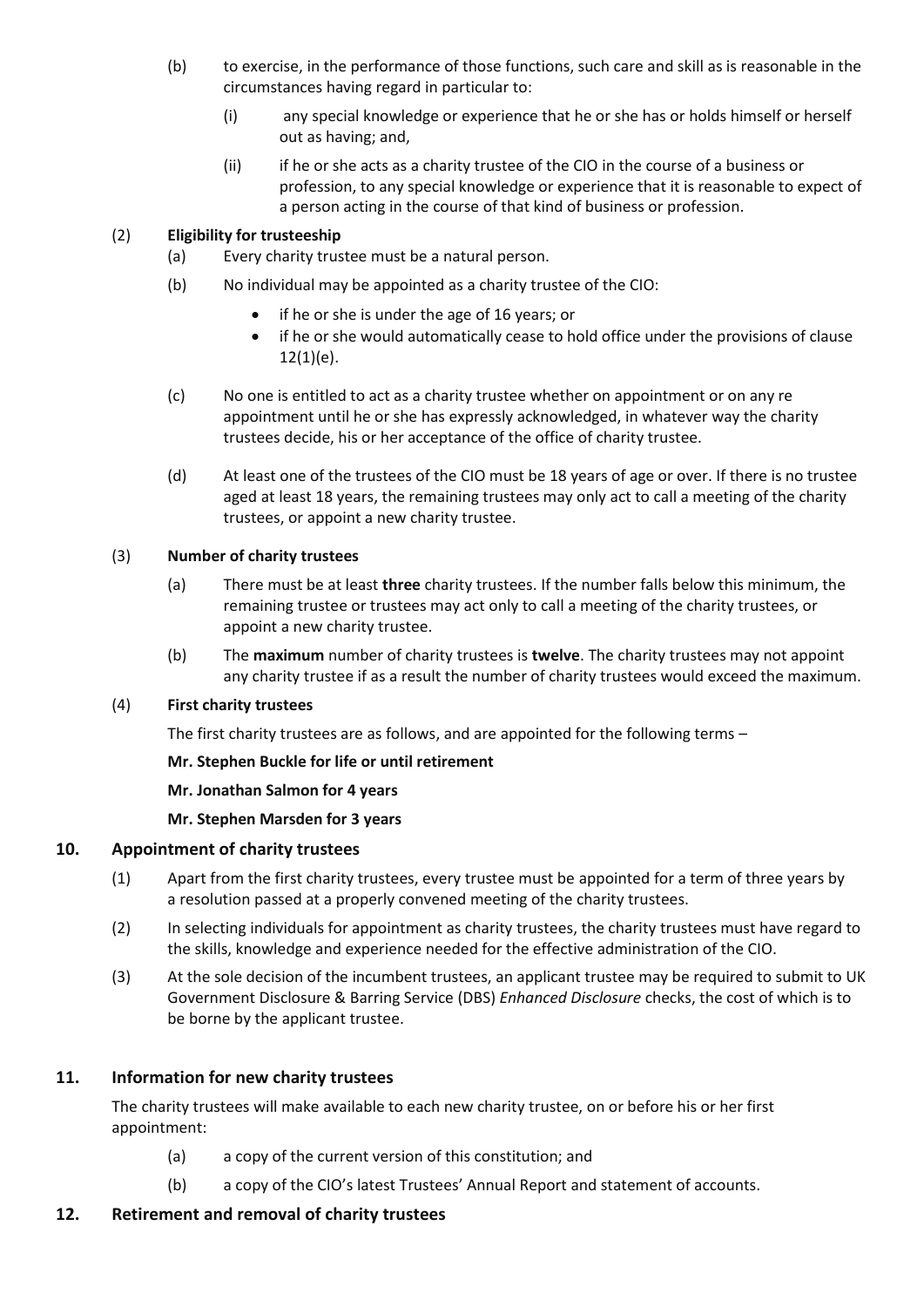- 1) A charity trustee ceases to hold office if he or she:
	- (a) retires by notifying the CIO in writing (but only if enough charity trustees will remain in office when the notice of resignation takes effect to form a quorum for meetings);
	- (b) is absent without the permission of the charity trustees from all their meetings held within a period of six months and the trustees resolve that his or her office be vacated;
	- (c) dies;
	- (d) in the written opinion, given to the company, of a registered medical practitioner treating that person, has become physically or mentally incapable of acting as a director and may remain so for more than three months;
	- (e) is disqualified from acting as a charity trustee by virtue of sections 178-180 of the Charities Act 2011 (or any statutory re-enactment or modification of that provision).
- (2) Any person retiring as a charity trustee is eligible for reappointment.
- (3) A charity trustee who has served for three consecutive terms may not be reappointed for a fourth consecutive term but may be reappointed after an interval of at least one year.

# **13. Taking of decisions by charity trustees**

Any decision may be taken either:

- at a meeting of the charity trustees; or
- by resolution in writing or electronic form agreed by all of the charity trustees, which may comprise either a single document or several documents containing the text of the resolution in like form to each of which one or more charity trustees has signified their agreement.

## **14. Delegation by charity trustees**

- (1) The charity trustees may delegate any of their powers or functions to a committee or committees, and, if they do, they shall determine the terms and conditions on which the delegation is made. The charity trustees may at any time alter those terms and conditions, or revoke the delegation.
- (2) This power is in addition to the power of delegation in the General Regulations and any other power of delegation available to the charity trustees, but is subject to the following requirements:
	- (a) a committee may consist of two or more persons, but at least one member of each committee must be a charity trustee;
	- (b) the acts and proceedings of any committee must be brought to the attention of the charity trustees as a whole as soon as is reasonably practicable; and
	- (c) the charity trustees shall from time to time review the arrangements which they have made for the delegation of their powers.

## **15. Meetings of charity trustees**

## (1) **Calling meetings**

- (a) Any charity trustee may call a meeting of the charity trustees.
- (b) Subject to that, the charity trustees shall decide how their meetings are to be called, and what notice is required.

## (2) **Chairing of meetings**

The charity trustees may appoint one of their number to chair their meetings and may at any time revoke such appointment. If no-one has been so appointed, or if the person appointed is unwilling to preside or is not present within 10 minutes after the time of the meeting, the charity trustees present may appoint one of their number to chair that meeting.

## (3) **Procedure at meetings**

(a) No decision shall be taken at a meeting unless a quorum is present at the time when the decision is taken. The quorum is two charity trustees, or the number nearest to one third of the total number of charity trustees, whichever is greater, or such larger number as the charity trustees may decide from time to time. A charity trustee shall not be counted in the quorum present when any decision is made about a matter upon which he or she is not entitled to vote.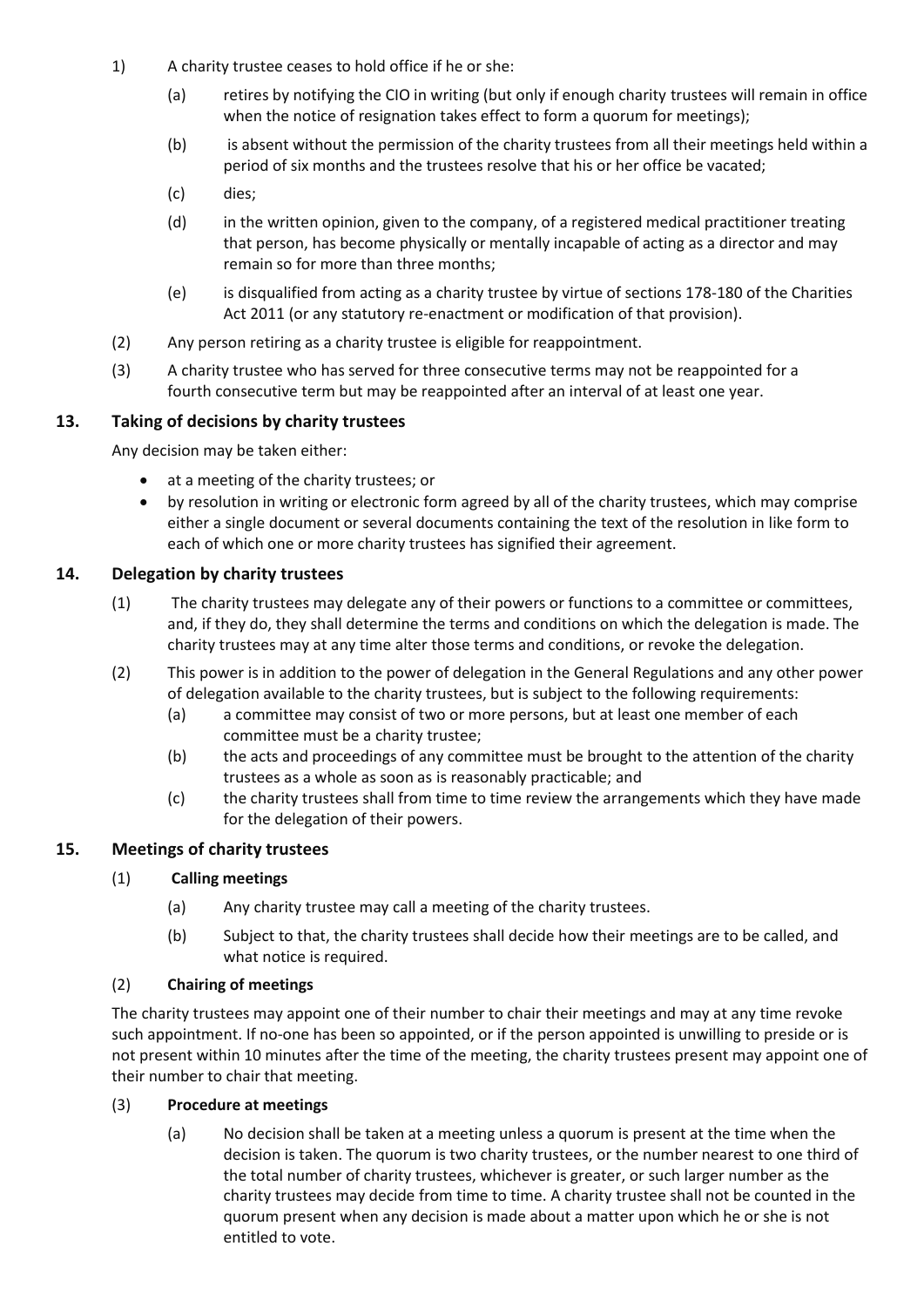- (b) Questions arising at a meeting shall be decided by a majority of those eligible to vote.
- (c) In the case of an equality of votes, the person who chairs the meeting shall have a second or casting vote.

#### (4) **Participation in meetings by electronic means**

- (a) A meeting may be held by suitable electronic means agreed by the charity trustees in which each participant may communicate with all the other participants.
- (b) Any charity trustee participating at a meeting by suitable electronic means agreed by the charity trustees in which a participant or participants may communicate with all the other participants shall qualify as being present at the meeting.
- (c) Meetings held by electronic means must comply with rules for meetings, including chairing and the taking of minutes.

## **16. Membership of the CIO**

- (1) The members of the CIO shall be its charity trustees for the time being. The only persons eligible to be members of the CIO are its charity trustees. Membership of the CIO cannot be transferred to anyone else.
- (2) Any member and charity trustee who ceases to be a charity trustee automatically ceases to be a member of the CIO.

#### **17. Informal or associate (non-voting) membership**

- (1) The charity trustees may create associate or other classes of non-voting membership, and may determine the rights and obligations of any such members (including payment of membership fees), and the conditions for admission to, and termination of membership of any such class of members.
- (2) Other references in this constitution to "members" and "membership" do not apply to non-voting members, and non-voting members do not qualify as members for any purpose under the Charities Acts, General Regulations or Dissolution Regulations.

## **18. Decisions which must be made by the members of the CIO**

- (1) Any decision to:
	- (a) amend the constitution of the CIO;
	- (b) amalgamate the CIO with, or transfer its undertaking to, one or more other CIOs, in accordance with the Charities Act 2011; or
	- (c) wind up or dissolve the CIO (including transferring its business to any other charity)

must be made by a resolution of the members of the CIO (rather than a resolution of the charity trustees).

- (2) Decisions of the members may be made either:
	- (a) by resolution at a general meeting; or
	- (b) by resolution in writing, in accordance with sub-clause (4) of this clause.
- (3) Any decision specified in sub-clause (1) of this clause must be made in accordance with the provisions of clause 28 (amendment of constitution), clause 29 (Voluntary winding up or dissolution), or the provisions of the Charities Act 2011, the General Regulations or the Dissolution Regulations as applicable. Those provisions require the resolution to be agreed by a 75% majority of those members voting at a general meeting, or agreed by all members in writing.
- (4) Except where a resolution in writing must be agreed by all the members, such a resolution may be agreed by a simple majority of all the members who are entitled to vote on it. Such a resolution shall be effective provided that:
	- (a) a copy of the proposed resolution has been sent to all the members eligible to vote; and
	- (b) the required majority of members has signified its agreement to the resolution in a document or documents which are received at the principal office within the period of 28 days beginning with the circulation date. The document signifying a member's agreement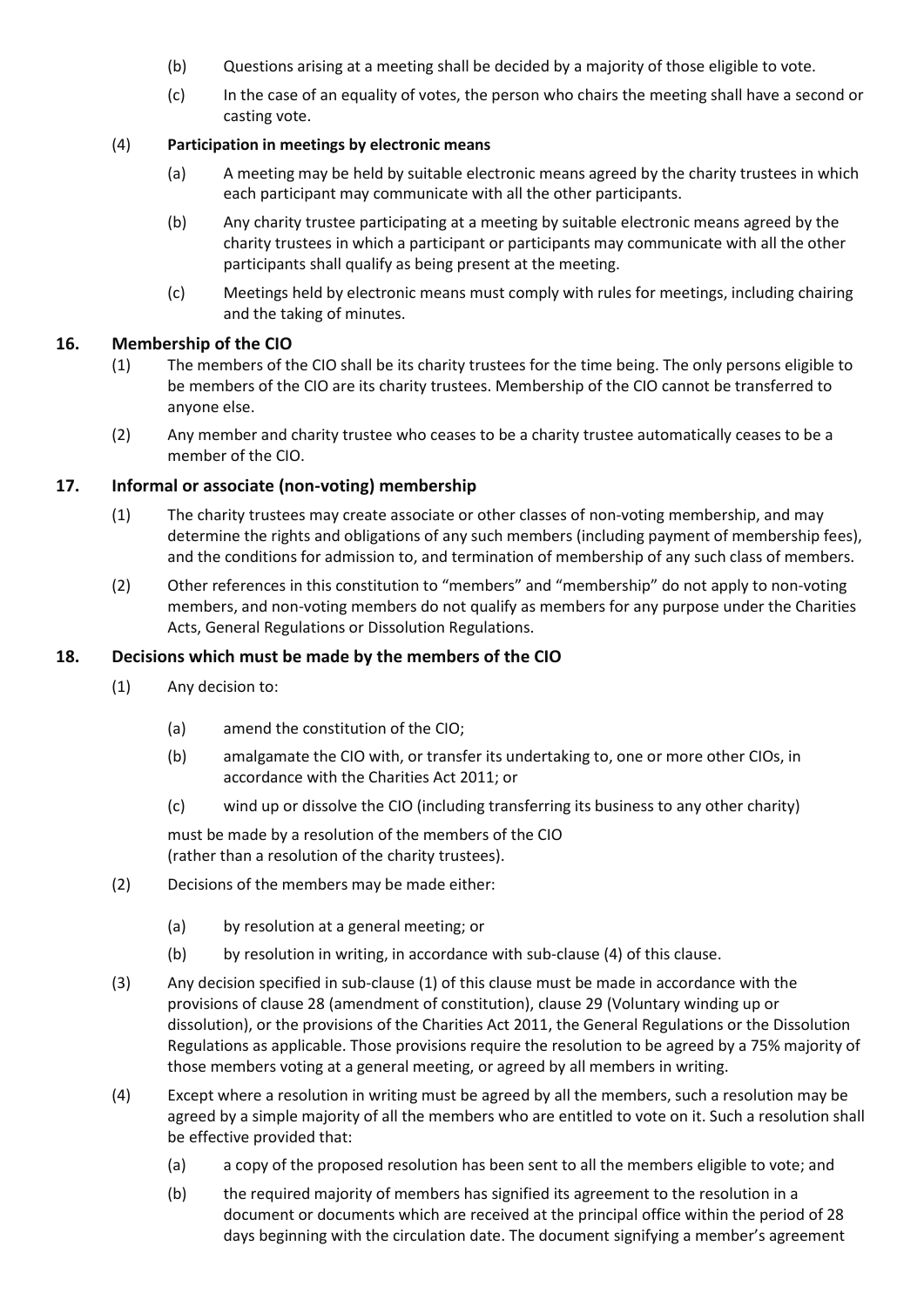must be authenticated by their signature, by a statement of their identity accompanying the document, or in such other manner as the CIO has specified.

The resolution in writing may comprise several copies to which one or more members has signified their agreement. Eligibility to vote on the resolution is limited to members who are members of the CIO on the date when the proposal is first circulated.

# **19. General meetings of members**

## (1) **Calling of general meetings of members**

The charity trustees may designate any of their meetings as a general meeting of the members of the CIO. The purpose of such a meeting is to discharge any business which must by law be discharged by a resolution of the members of the CIO as specified in clause 18 (Decisions which must be made by the members of the CIO).

# (2) **Notice of general meetings of members**

- (a) The minimum period of notice required to hold a general meeting of the members of the CIO is 14 days.
- (b) Except where a specified period of notice is strictly required by another clause in this constitution, by the Charities Act 2011 or by the General Regulations, a general meeting may be called by shorter notice if it is so agreed by a majority of the members of the CIO.
- (c) Proof that an envelope containing a notice was properly addressed, prepaid and posted; or that an electronic form of notice was properly addressed and sent, shall be conclusive evidence that the notice was given. Notice shall be deemed to be given 48 hours after it was posted or sent.

## (3) **Procedure at general meetings of members**

The provisions in clause 15 (2)-(4) governing the chairing of meetings, procedure at meetings and participation in meetings by electronic means apply to any general meeting of the members, with all references to trustees to be taken as references to members.

# (4) **Proxy voting**

- (a) Any member of the CIO may appoint another person as a proxy to exercise all or any of that member's rights to attend, speak and vote at a general meeting of the CIO. Proxies must be appointed by a notice in writing (a "proxy notice") which:
	- (i) states the name and address of the member appointing the proxy;
	- (ii) identifies the person appointed to be that member's proxy and the general meeting in relation to which that person is appointed;
	- (iii) is signed by or on behalf of the member appointing the proxy, or is authenticated in such manner as the CIO may determine; and
	- (iv) is delivered to the CIO in accordance with the constitution and any instructions contained in the notice of the general meeting to which they relate.
- (b) The CIO may require proxy notices to be delivered in a particular form, and may specify different forms for different purposes.
- (c) Proxy notices may (but do not have to) specify how the proxy appointed under them is to vote (or that the proxy is to abstain from voting) on one or more resolutions.
- (d) Unless a proxy notice indicates otherwise, it must be treated as:

(i) allowing the person appointed under it as a proxy discretion as to how to vote on any ancillary or procedural resolutions put to the meeting; and

(ii) appointing that person as a proxy in relation to any adjournment of the general meeting to which it relates as well as the meeting itself.

(e) A member who is entitled to attend, speak or vote (either on a show of hands or on a poll) at a general meeting remains so entitled in respect of that meeting or any adjournment of it,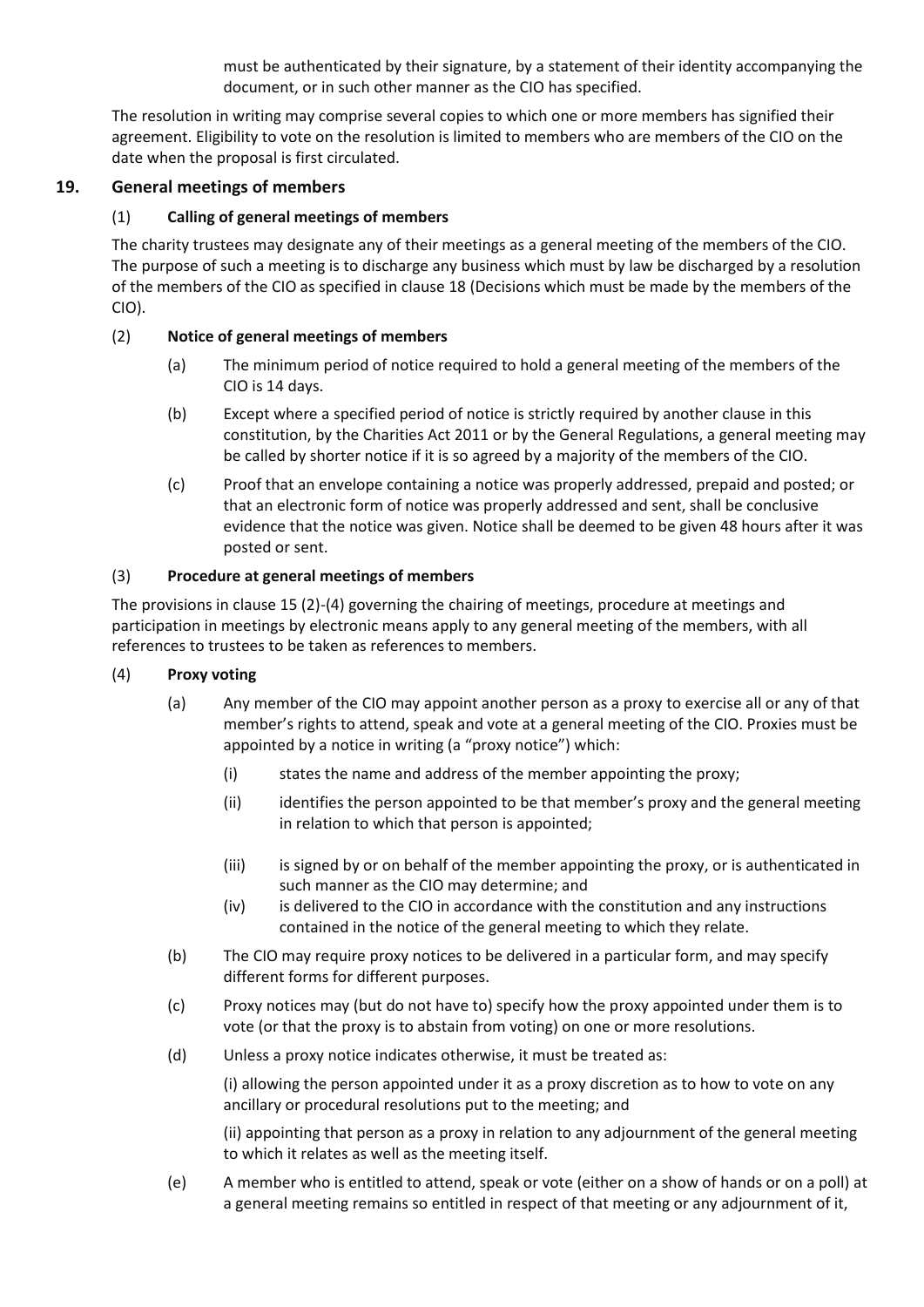even though a valid proxy notice has been delivered to the CIO by or on behalf of that member.

- (f) An appointment under a proxy notice may be revoked by delivering to the CIO a notice in writing given by or on behalf of the member by whom or on whose behalf the proxy notice was given.
- (g) A notice revoking a proxy appointment only takes effect if it is delivered before the start of the meeting or adjourned meeting to which it relates.
- (h) If a proxy notice is not signed or authenticated by the member appointing the proxy, it must be accompanied by written evidence that the person who signed or authenticated it on that member's behalf had authority to do so.

#### (5) **Postal Voting**

- (a) The CIO may, if the charity trustees so decide, allow the members to vote by post or electronic mail ("email") to elect charity trustees or to make a decision on any matter that is being decided at a general meeting of the members.
- (b) The charity trustees must appoint at least two persons independent of the CIO to serve as scrutineers to supervise the conduct of the postal/email ballot and the counting of votes.
- (c) If postal and/or email voting is to be allowed on a matter, the CIO must send to members of the CIO not less than 21 days before the deadline for receipt of votes cast in this way:
	- (i) a notice by email, if the member has agreed to receive notices in this way under clause 21 (Use of electronic communication, including an explanation of the purpose of the vote and the voting procedure to be followed by the member, and a voting form capable of being returned by email or post to the CIO, containing details of the resolution being put to a vote, or of the candidates for election, as applicable;
	- (ii) a notice by post to all other members, including a written explanation of the purpose of the postal vote and the voting procedure to be followed by the member; and a postal voting form containing details of the resolution being put to a vote, or of the candidates for election, as applicable.
- (d) The voting procedure must require all forms returned by post to be in an envelope with the member's name and signature, and nothing else, on the outside, inside another envelope addressed to 'The Scrutineers for Mancheck', at the CIO's principal office or such other postal address as is specified in the voting procedure.
- (e) The voting procedure for votes cast by email must require the member's name to be at the top of the email, and the email must be authenticated in the manner specified in the voting procedure.
- (f) Email votes must be returned to an email address used only for this purpose and must be accessed only by a scrutineer.
- (g) The voting procedure must specify the closing date and time for receipt of votes, and must state that any votes received after the closing date or not complying with the voting procedure will be invalid and not be counted.
- (h) The scrutineers must make a list of names of members casting valid votes, and a separate list of members casting votes which were invalid. These lists must be provided to a charity trustee or other person overseeing admission to, and voting at, the general meeting. A member who has cast a valid postal or email vote must not vote at the meeting, and must not be counted in the quorum for any part of the meeting on which he, she or it has already cast a valid vote. A member who has cast an invalid vote by post or email is allowed to vote at the meeting and counts towards the quorum.
- (i) For postal votes, the scrutineers must retain the internal envelopes (with the member's name and signature). For email votes, the scrutineers must cut off and retain any part of the email that includes the member's name. In each case, a scrutineer must record on this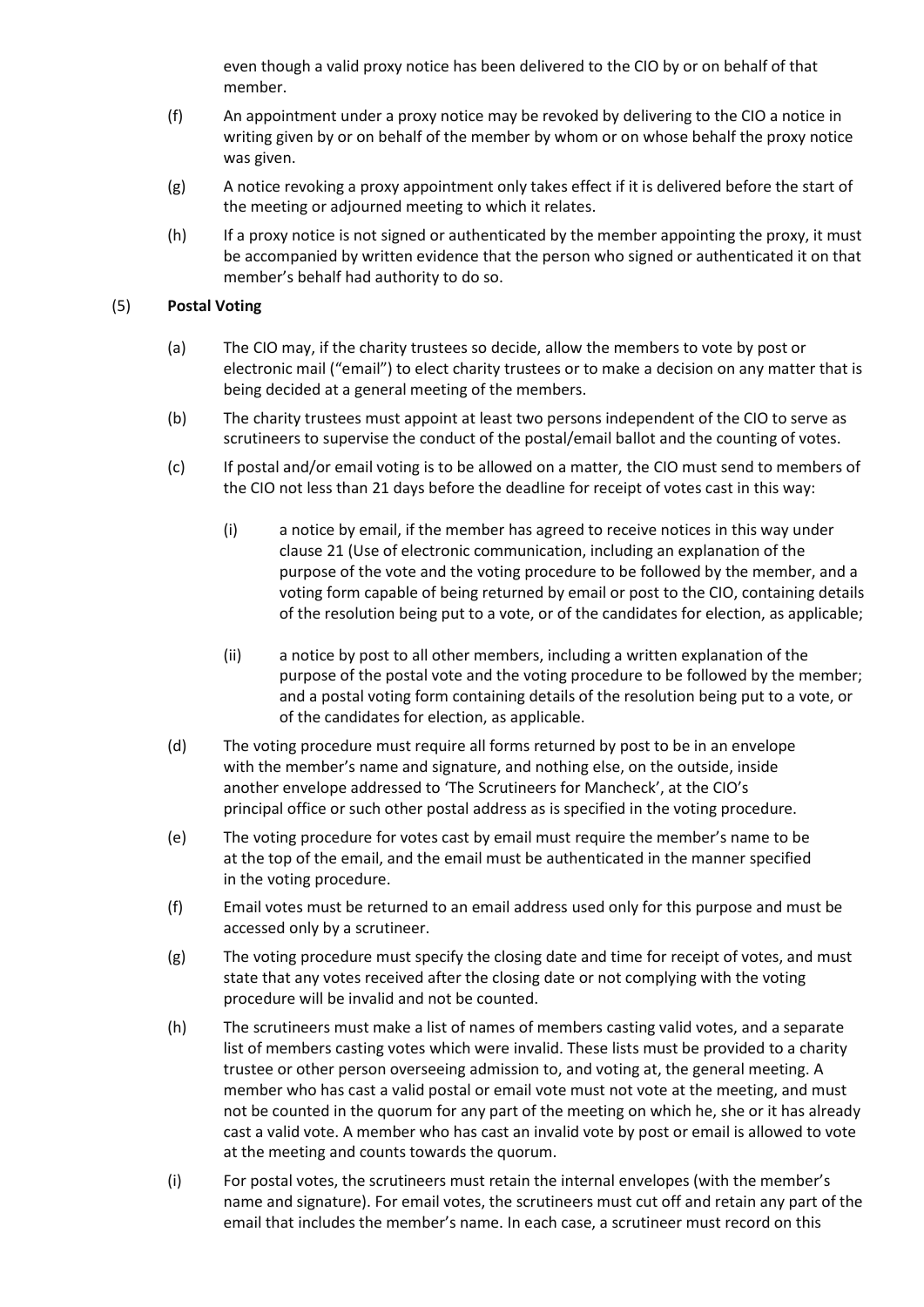evidence of the member's name that the vote has been counted, or if the vote has been declared invalid, the reason for such declaration.

- (j) Votes cast by post or email must be counted by all the scrutineers before the meeting at which the vote is to be taken. The scrutineers must provide to the person chairing the meeting written confirmation of the number of valid votes received by post and email and the number of votes received which were invalid.
- (k) The scrutineers must not disclose the result of the postal/email ballot until after votes taken by hand or by poll at the meeting, or by poll after the meeting, have been counted. Only at this point shall the scrutineers declare the result of the valid votes received, and these votes shall be included in the declaration of the result of the vote.
- (l) Following the final declaration of the result of the vote, the scrutineers must provide to a charity trustee or other authorised person bundles containing the evidence of members submitting valid postal votes; evidence of members submitting valid email votes; evidence of invalid votes; the valid votes; and the invalid votes.
- (m) Any dispute about the conduct of a postal or email ballot must be referred initially to a panel set up by the charity trustees, to consist of two trustees and two persons independent of the CIO. If the dispute cannot be satisfactorily resolved by the panel, it must be referred to the Electoral Reform Services.

## **20. Saving provisions**

- (1) Subject to sub-clause (2) of this clause, all decisions of the charity trustees, or of a committee of charity trustees, shall be valid notwithstanding the participation in any vote of a charity trustee:
	- **•** who was disqualified from holding office;
	- who had previously retired or who had been obliged by the constitution to vacate office;
	- who was not entitled to vote on the matter, whether by reason of a conflict of interest or otherwise;

if, without the vote of that charity trustee and that charity trustee being counted in the quorum, the decision has been made by a majority of the charity trustees at a quorate meeting.

(2) Sub-clause (1) of this clause does not permit a charity trustee to keep any benefit that may be conferred upon him or her by a resolution of the charity trustees or of a committee of charity trustees if, but for sub-clause (1), the resolution would have been void, or if the charity trustee has not complied with clause 7 (Conflicts of interest).

## **21. Execution of documents**

- (1) The CIO shall execute documents either by signature or by affixing its seal (if it has one)
- (2) A document is validly executed by signature if it is signed by at least two of the charity trustees.
- (3) If the CIO has a seal:
	- (a) it must comply with the provisions of the General Regulations; and
	- (b) the seal must only be used by the authority of the charity trustees or of a committee of charity trustees duly authorised by the charity trustees. The charity trustees may determine who shall sign any document to which the seal is affixed and unless otherwise so determined it shall be signed by two charity trustees.

## **22. Use of electronic communications**

#### (1) **General**

The CIO will comply with the requirements of the Communications Provisions in the General Regulations and in particular:

- (a) the requirement to provide within 21 days to any member on request a hard copy of any document or information sent to the member otherwise than in hard copy form;
- (b) any requirements to provide information to the Commission in a particular form or manner.
- (2) **To the CIO**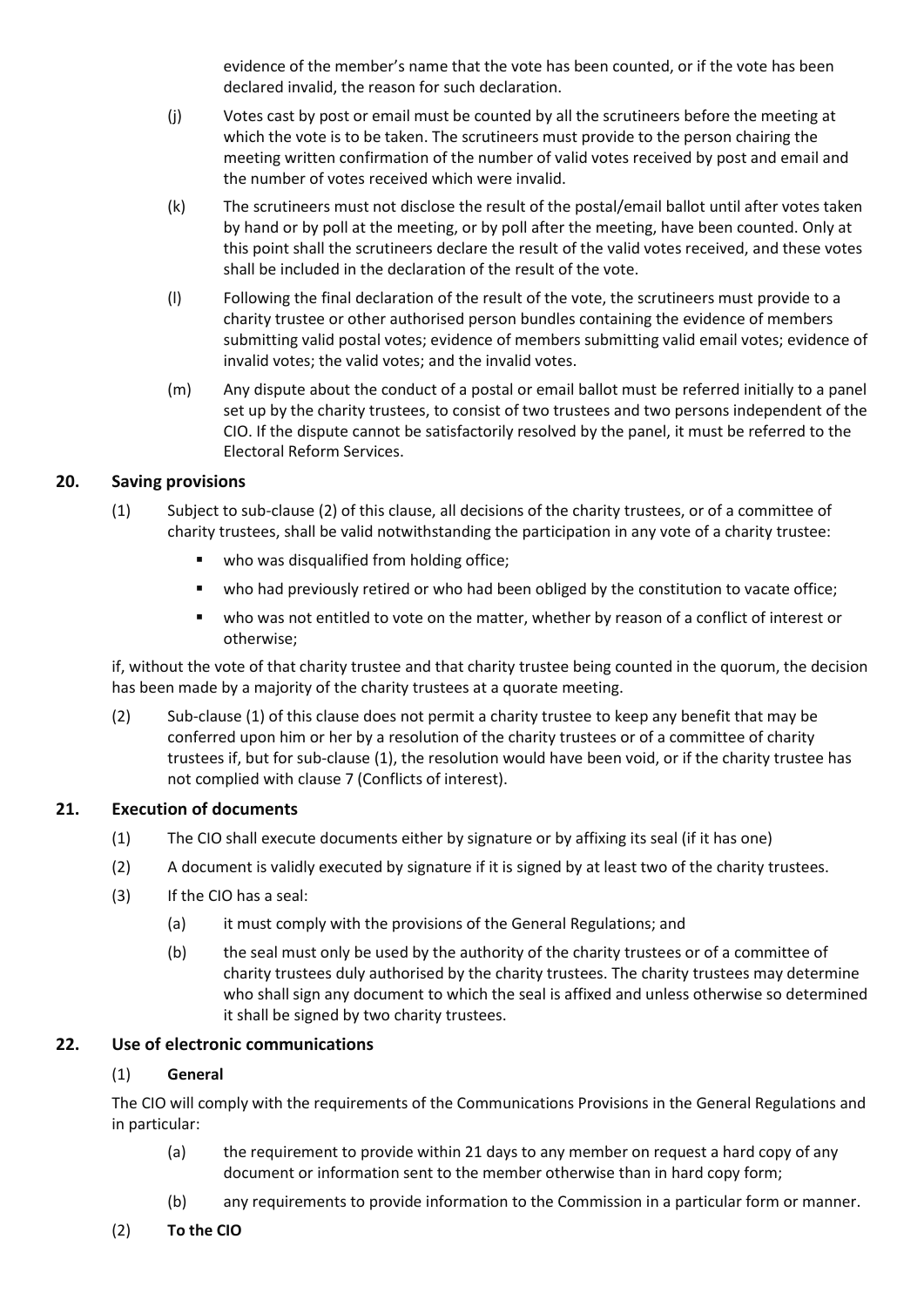Any member or charity trustee of the CIO may communicate electronically with the CIO to an address specified by the CIO for the purpose, so long as the communication is authenticated in a manner which is satisfactory to the CIO.

## (3) **By the CIO**

- (a) Any member or charity trustee of the CIO, by providing the CIO with his or her email address or similar, is taken to have agreed to receive communications from the CIO in electronic form at that address, unless the member has indicated to the CIO his or her unwillingness to receive such communications in that form.
- (b) The charity trustees may, subject to compliance with any legal requirements, by means of publication on its website:
	- (i) provide the members with the notice referred to in clause 19(2) (Notice of general meetings);
	- (ii) give charity trustees notice of their meetings in accordance with clause 15(1) (Calling meetings); and
	- (iii) submit any proposal to the members or charity trustees for decision by written resolution or postal vote in accordance with the CIO's powers under clause 18 (Members' decisions), 18(4) (Decisions taken by resolution in writing), or the provisions for postal voting 19(5).
- (c) The charity trustees must
	- (i) take reasonable steps to ensure that members and charity trustees are promptly notified of the publication of any such notice or proposal; and
	- (ii) send any such notice or proposal in hard copy form to any member or charity trustee who has not consented to receive communications in electronic form.

## **23. Keeping of Registers**

The CIO must comply with its obligations under the General Regulations in relation to the keeping of, and provision of access to, a (combined) register of its members and charity trustees.

## **24. Minutes**

The charity trustees must keep minutes of all:

- (1) appointments of officers made by the charity trustees;
- (2) proceedings at general meetings of the CIO;
- (3) meetings of the charity trustees and committees of charity trustees including:
	- the names of the trustees present at the meeting;
	- the decisions made at the meetings: and
	- where appropriate the reasons for the decisions;
- (4) decisions made by the charity trustees otherwise than in meetings.

## **25. Accounting records, accounts, annual reports and returns, register maintenance**

- (1) The charity trustees must comply with the requirements of the Charities Act 2011 with regard to the keeping of accounting records, to the preparation and scrutiny of statements of account, and to the preparation of annual reports and returns. The statements of account, reports and returns must be sent to the Charity Commission, regardless of the income of the CIO, within 10 months of the financial year end.
- (2) The charity trustees must comply with their obligation to inform the Commission within 28 days of any change in the particulars of the CIO entered on the Central Register of Charities.

#### **26. Rules**

The charity trustees may from time to time make such reasonable and proper rules or byelaws as they may deem necessary or expedient for the proper conduct and management of the CIO, but such rules or bye laws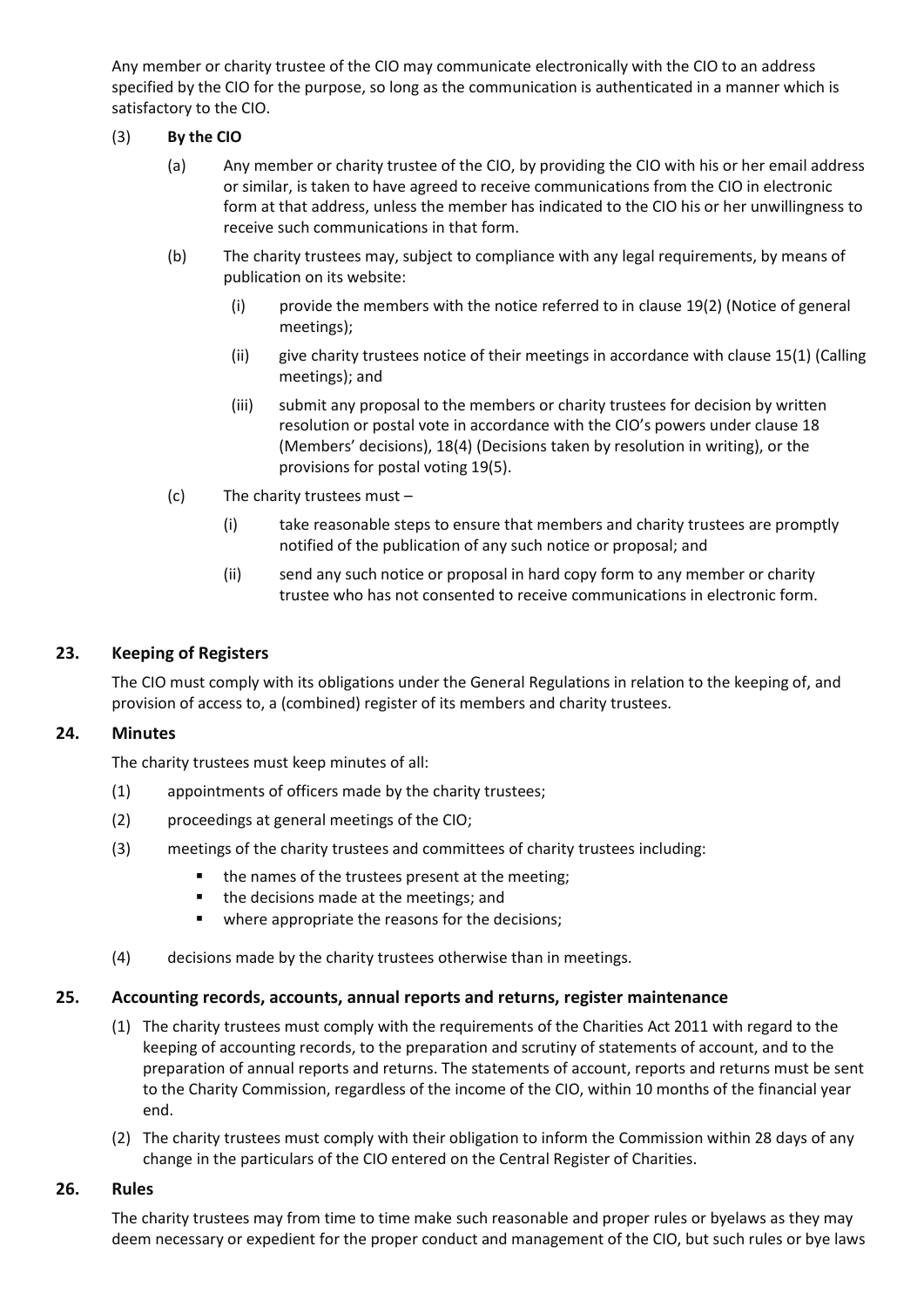must not be inconsistent with any provision of this constitution. Copies of any such rules or bye laws currently in force must be made available to any member of the CIO on request.

# **27. Disputes**

If a dispute arises between members of the CIO about the validity or propriety of anything done by the members under this constitution, and the dispute cannot be resolved by agreement, the parties to the dispute must first try in good faith to settle the dispute by mediation before resorting to litigation.

## **28. Amendment of constitution**

As provided by sections 224-227 of the Charities Act 2011:

- (1) This constitution can only be amended:
	- (a) by resolution agreed in writing by all members of the CIO; or
	- (b) by a resolution passed by a 75% majority of those voting at a general meeting of the members of the CIO called in accordance with clause 19 (General meetings of members).
- (2) Any alteration of clause 3 (Objects), clause 29 (Voluntary winding up or dissolution), this clause, or of any provision where the alteration would provide authorisation for any benefit to be obtained by charity trustees or members of the CIO or persons connected with them, requires the prior written consent of the Charity Commission.
- (3) No amendment that is inconsistent with the provisions of the Charities Act 2011 or the General Regulations shall be valid.
- (4) A copy of every resolution amending the constitution, together with a copy of the CIO's constitution as amended must be sent to the Commission by the end of the period of 15 days beginning with the date of passing of the resolution, and the amendment does not take effect until it has been recorded in the Register of Charities.

# **29. Voluntary winding up or dissolution**

- (1) As provided by the Dissolution Regulations, the CIO may be dissolved by resolution of its members. Any decision by the members to wind up or dissolve the CIO can only be made:
	- (a) at a general meeting of the members of the CIO called in accordance with clause 19 (General meetings of members), of which not less than 14 days' notice has been given to those eligible to attend and vote:
		- (i) by a resolution passed by a 75% majority of those voting, or
		- (ii) by a resolution passed by decision taken without a vote and without any expression of dissent in response to the question put to the general meeting; or
	- (b) by a resolution agreed in writing by all members of the CIO.
- (2) Subject to the payment of all the CIO's debts:
	- (a) Any resolution for the winding up of the CIO, or for the dissolution of the CIO without winding up, may contain a provision directing how any remaining assets of the CIO shall be applied.
	- (b) If the resolution does not contain such a provision, the charity trustees must decide how any remaining assets of the CIO shall be applied.
	- (c) In either case the remaining assets must be applied for charitable purposes the same as or similar to those of the CIO.
- (3) The CIO must observe the requirements of the Dissolution Regulations in applying to the Commission for the CIO to be removed from the Register of Charities, and in particular:
	- (a) the charity trustees must send with their application to the Commission:
		- (i) a copy of the resolution passed by the members of the CIO;
		- (ii) a declaration by the charity trustees that any debts and other liabilities of the CIO have been settled or otherwise provided for in full; and